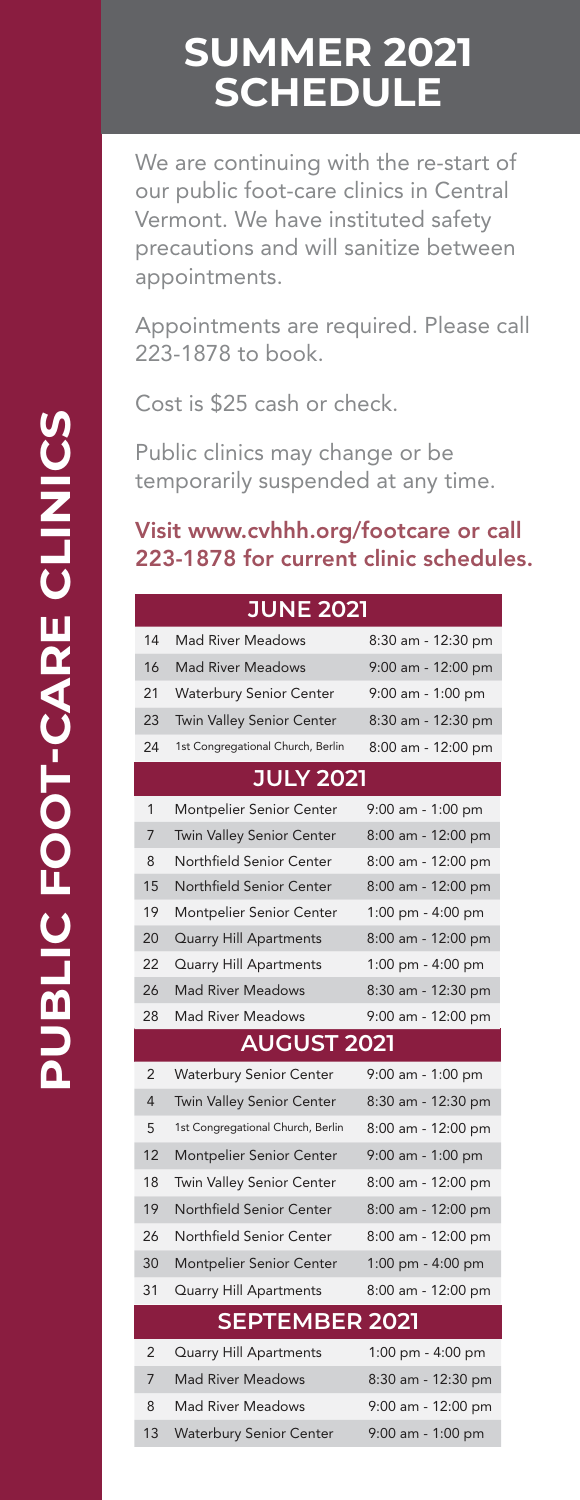#### **NORWICH UNIVERSITY NURSING STUDENT PARTNERSHIP**



Meronica Cowan, third-year nursing student, accompanied by CVHHH RN Mary Larsen, administers vaccines to a client in Marshfield.

This spring, 18 junior level nursing students from Norwich University were matched with members of CVHHH's COVID-19 vaccine team to gain direct, on-the-ground experience administering COVID-19 vaccines to homebound Central Vermonters. Students administered the COVID-19 vaccine and provided education to clients on the vaccine, its side effects, and what to expect after being vaccinated.

Corey Bennett, RN, Lecturer in Norwich's School of Nursing, and CVHHH Board Member, says this partnership gave students insight into home care nursing, which is beyond the traditional clinical rotation. "It let students experience the role of the home care nurse and see first-hand the value of providing person-centered care at home. It brought to life information that they learned in lecture and showed them what it means to be a nurse outside of the inpatient hospital setting."

"This partnership helped future nurses understand CVHHH's role in community health," said Sandy Rousse, CVHHH CEO. "It connected them to a reality they will likely experience in some shape or form again in their healthcare careers and gave them the chance to give back to their community by joining CVHHH's effort to protect Central Vermonters against COVID-19."

## **SPOTLIGHT: PERSONAL CARE ATTENDANTS EARN \$15/HOUR AND GROW IN YOUR CAREER**



Mary Jo Bishop (pictured) is passionate about helping others. She is currently training to become an Emergency Medical Technician, or EMT, while she works as a Personal Care Attendant, or PCA, at CVHHH. In addition, Mary Jo is taking classes to earn her Licensed Nurse's Aide, or LNA, certificate, which CVHHH pays for through our Tuition Reimbursement program. This puts Mary Jo one step closer to reaching her goal of becoming a nurse. All PCAs at CVHHH are eligible to apply for tuition reimbursement support.

Mary Jo says she loves working at CVHHH. "I love being there for my clients, and I love helping them with activities like meal preparation, light housework, dressing, and companionship. I cherish the connections I make with them."

We encourage Mary Jo and her colleagues to take courses and

obtain advanced degrees and specialized training. This is because we want our staff to put down roots at CVHHH, and we take seriously our responsibility to support their career needs. This is better for our staff. It's better for our patients.

All PCAs, regardless of previous work experience, earn a starting wage of \$15/hour. Plus, PCAs can participate in CVHHH's 401(k) retirement plan with employer match, earn paid time off, and receive discounts at local businesses like Casella, Lenny's Shoes & Apparel, and Verizon cell service. To learn more about working as a PCA and to apply, visit www.cvhhh.org/pca.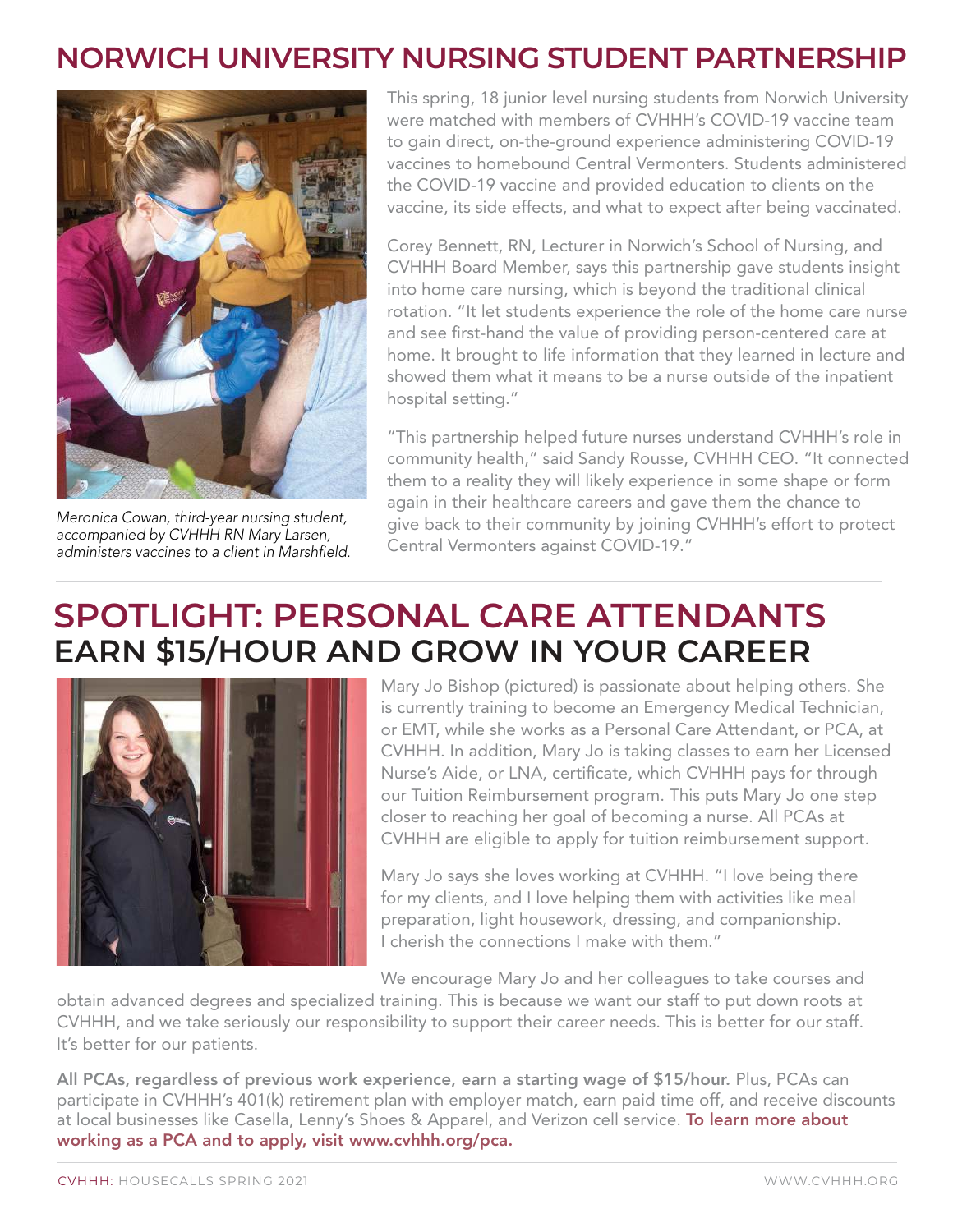

BUILDING

**OO #1 @p** 

**HOUSECALLS CENTRAL VERMONT HOME HEALTH & HOSPICE SPRING 2021** 

#### **CELEBRATING OUR COMMUNITY PARTNERS**

**HOW CVHHH EMBRACED COLLABORATION TO KEEP YOU SAFE DURING THE PANDEMIC**

**ARRE** 

**SUPPORT SPRING APPEAL** MEET AMY AND HER DAUGHTER, KAT

**MEET MARY JO BISHOP** PCA & ASPIRING NURSE

 **FOOT CARE CLINICS** UPDATED 2021 SCHEDULE & INFO

 $R\ddot{R}E$ 

**BARRE CTT** 

**ENGINE** 

11)

高空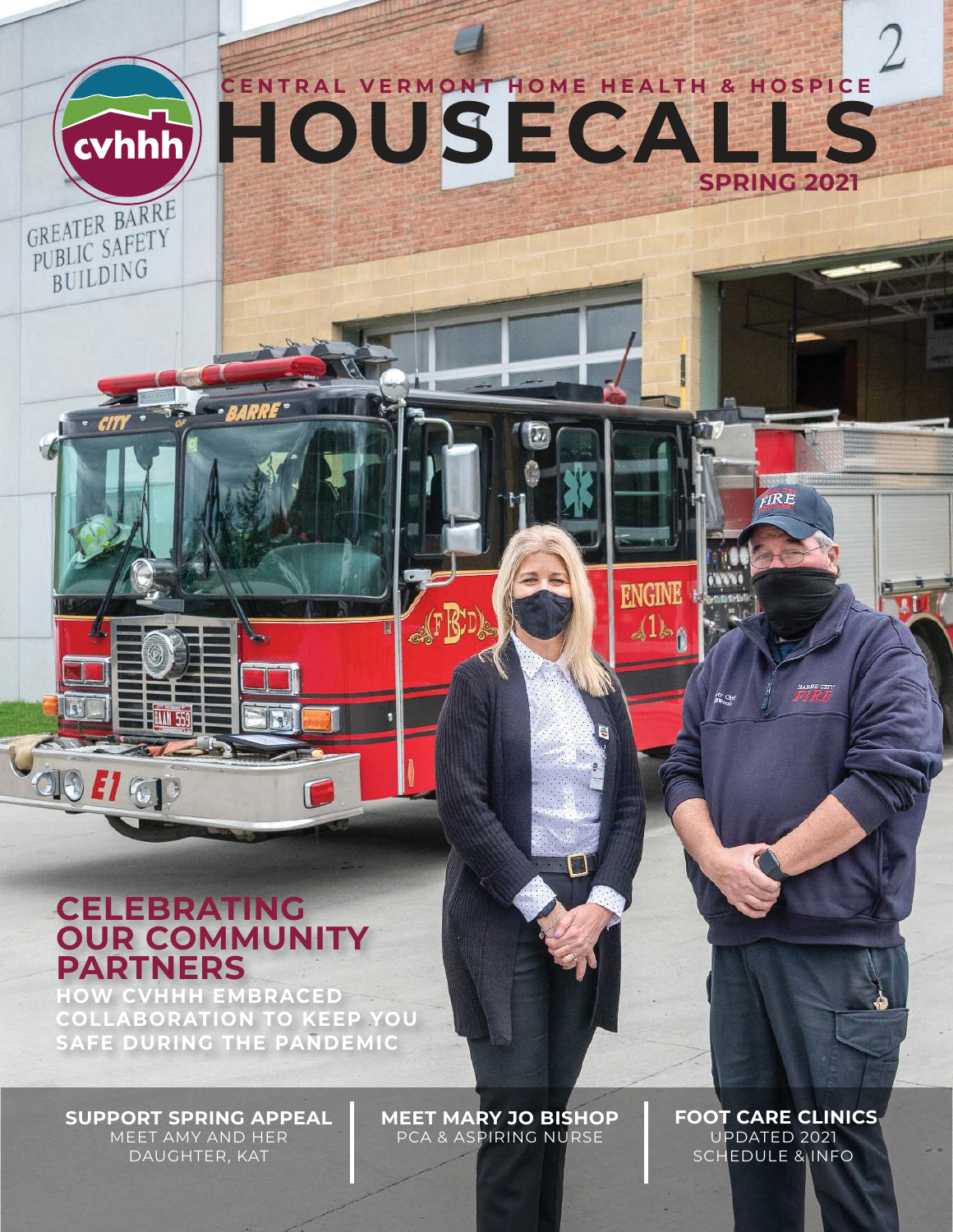

**SANDY ROUSSE PRESIDENT & CEO**  CENTRAL VERMONT HOME HEALTH & HOSPICE

#### **A MESSAGE FROM SANDY ROUSSE**

Although I have lived in Central Vermont for 30 years, I grew up in Rhode Island. My father was a stone carver and an employee with the Special Force of the local police department, and at any given time worked another one or two jobs to support our family. My mother was a stay-at-home mom and raised me, my two sisters, and my brother.

My brother was diagnosed with a severe mental health disorder when he was 28. He had many friends, two college degrees, and would give anyone the shirt off his back. He was a good teacher, too. He taught me how to ride a bike, throw a baseball, play basketball, put up a Christmas tree, and to care for an automobile and do minor home projects. Today, he lives in isolation with thoughts that are disordered and delusional to the point that he thinks his siblings, including me, are not living. For most of his life, it has been difficult for him to re-enter the world, hold a job, and have everyday relationships. He would require regular medication for the latter to occur – something he will not accept.

When my mother died in 2015, I assumed the role of caring for my brother based on our close relationship when we were growing up and my past involvement supporting my mom with his care. I seem to be the only sibling he communicates with, at least currently. Over the last five years, my worst fear was that he would become homeless. It scared me. I could manage helping him with most things, but not

with his behavior, which impacts his ability to secure housing because of rules that don't take into account the circumstances of his condition. The last time I went to Rhode Island to check on him, which I do regularly, he was living in his car. He didn't have shoes on. He had a disheveled appearance, and he did not recognize me.

I have thought a lot about my brother the past 15 months. The pandemic exacerbated many roadblocks for healthcare providers and clients, making what is usually a complex care-delivery pathway much more so. This was especially the case for the most vulnerable among us, people like my brother.

The coronavirus pandemic created one of the most significant hurdles CVHHH has faced. How were we going to ensure that Central Vermonters—especially individuals living with multiple serious chronic or health conditions were going to get the care they needed without exposing them to the coronavirus? Leave it to home health care clinicians to turn a very challenging situation around!

CVHHH, and visiting nurse associations statewide, obtained the personal protective equipment (PPE) we needed and set out to conquer this massive challenge. CVHHH quickly expanded existing telehealth capabilities to all clients, a crucial step to mitigating risk. We also provided COVID testing and vaccinations to Central Vermonters at home and coordinated with local EMS crews to take advantage of our organizations' respective capabilities to efficiently reach people.

The result of a monumental 15-plus months of work is that we provided care to new and existing clients at home while keeping people, patients, and staff alike, safe from the coronavirus. We never shut our doors and always continued to accept referrals, including for COVID-positive clients, many of whom were not hospitalized prior to contracting the virus.

Every day that I come to work, I think about my brother, and about my parents who instilled in me a strong work ethic and a belief in the importance of community service. I take my role as leader of CVHHH seriously, just as I take my role as an advocate for my brother seriously. In some ways, the roles are similar. I am committed to ensuring that people who are vulnerable, and for their own reasons and life circumstances are unable to advocate for themselves, get what they need and that they are taken care of. I am so proud of the work we have done, including throughout the pandemic, to ensure that Central Vermonters have high-quality medical and supportive care at the place they call home.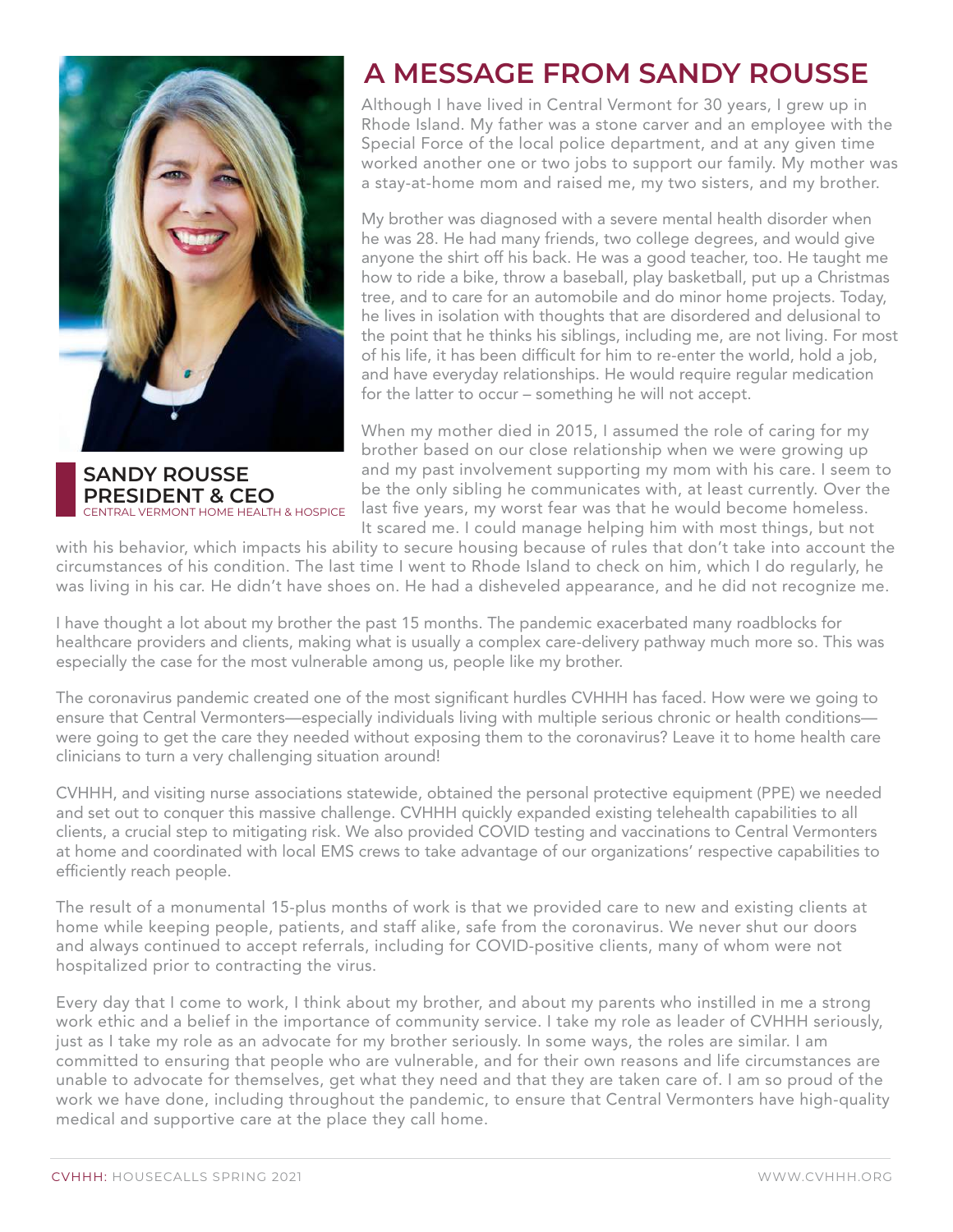

# **GIVE TO CVHHH'S SPRING APPEAL FAMILIES LIKE AMY & KAT'S NEED YOUR SUPPORT**

When Amy was 24 weeks pregnant with Kat, her second child, doctors diagnosed Kat with a rare heart condition and said Kat would not survive birth. Kat survived birth and had her first open-heart surgery when she was one day old. When Kat and Amy returned home, they connected with CVHHH's Maternal-Child Health (MCH) team. At the time, Amy says she was unaware that CVHHH offered services for moms and babies.

For the past five years, Kat and Amy have been on a very special journey together, and they have not been alone. CVHHH's MCH team has been with Kat and Amy, providing medical check-ins, care coordination with community providers, and music and dance therapy. They have also been an invaluable support and sounding board for Amy. CVHHH's MCH team has been the lifeline that Kat and Amy needed.

When Amy reflects on their journey, she feels quite emotional. "Kat is such a strong little girl. I am immensely proud to be her mother." Your gift to the Spring Appeal ensures that Central Vermonters in need, such as Kat and Amy, are cared for and can live their lives to the fullest. To give, visit www.cvhhh.org/donate.

## **JOE ALDSWORTH, COMMUNITY PARTNER OF THE YEAR**

Joe Aldsworth is the Deputy Chief of Fire, EMS, and Deputy Emergency Management Director for the City of Barre. Joe and Sandy Rousse, CVHHH CEO, posed for the cover photo for this newsletter in April, before mask guidance was relaxed for vaccinated individuals. When the pandemic hit last year, Sandy and Joe connected to discuss ways to collaborate to serve homebound Central Vermonters. "Joe and his team care about the individuals whose homes they are called to.

They are more than first responders," said Sandy. "Joe is a natural at creating alignment across the care continuum, from housing to healthcare to mental health, and he understands that many factors impact a person's ability to access the care they need. If he thinks someone can help, he will include them in the conversation. I have a tremendous amount of respect for Joe and his team and the value they provide to the Barre City community."